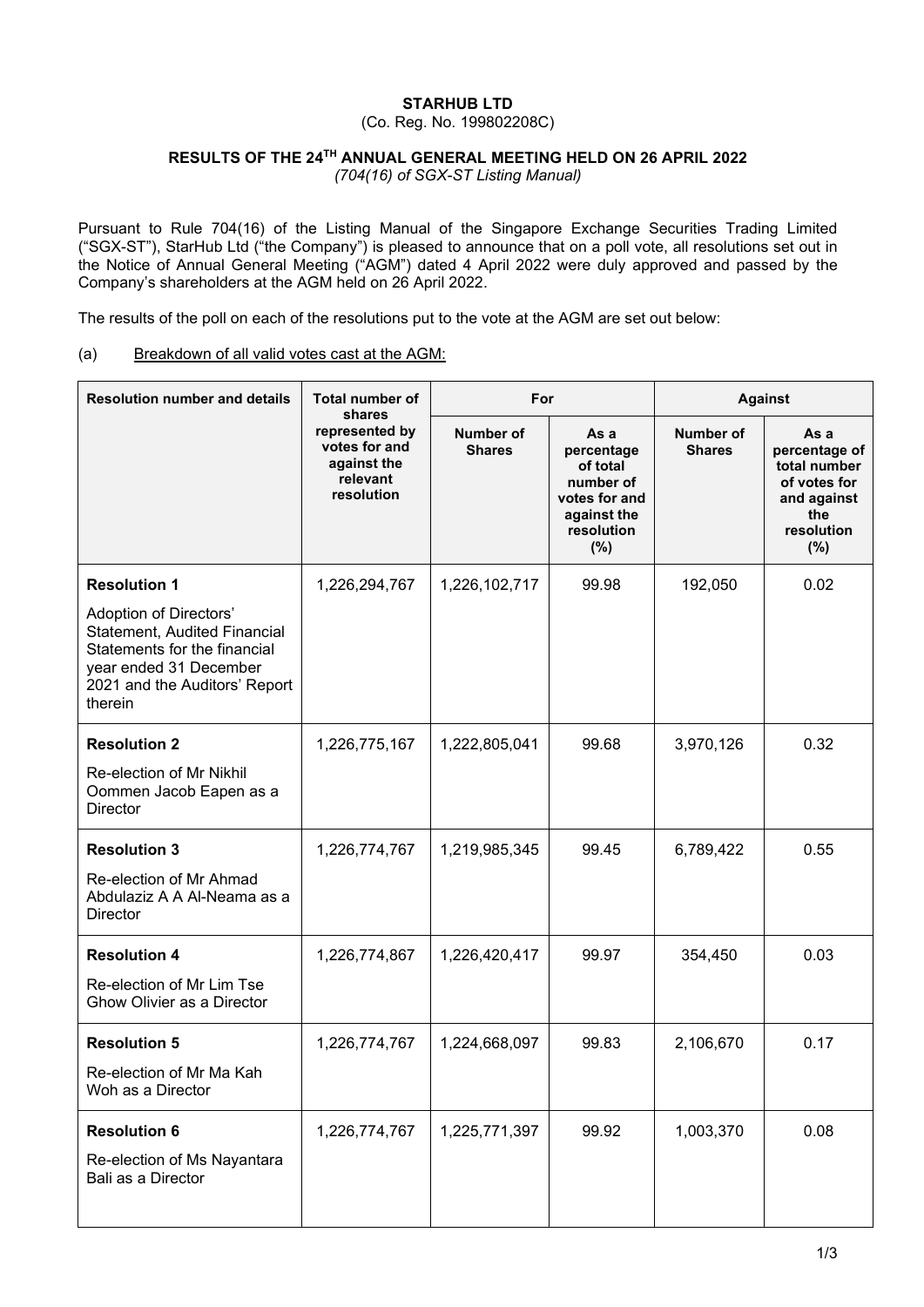| <b>Resolution number and details</b>                                                                                                                                                                                                                                    | <b>Total number of</b><br>shares<br>represented by<br>votes for and<br>against the<br>relevant<br>resolution | For                               |                                                                                                     | <b>Against</b>                    |                                                                                                     |
|-------------------------------------------------------------------------------------------------------------------------------------------------------------------------------------------------------------------------------------------------------------------------|--------------------------------------------------------------------------------------------------------------|-----------------------------------|-----------------------------------------------------------------------------------------------------|-----------------------------------|-----------------------------------------------------------------------------------------------------|
|                                                                                                                                                                                                                                                                         |                                                                                                              | <b>Number of</b><br><b>Shares</b> | As a<br>percentage<br>of total<br>number of<br>votes for and<br>against the<br>resolution<br>$(\%)$ | <b>Number of</b><br><b>Shares</b> | As a<br>percentage of<br>total number<br>of votes for<br>and against<br>the<br>resolution<br>$(\%)$ |
| <b>Resolution 7</b><br>Re-election of Ms Ng Shin<br>Ein as a Director                                                                                                                                                                                                   | 1,226,213,332                                                                                                | 1,221,127,411                     | 99.59                                                                                               | 5,085,921                         | 0.41                                                                                                |
| <b>Resolution 8</b><br>Re-election of Mr Lionel Yeo<br>Hung Tong as a Director                                                                                                                                                                                          | 1,226,774,767                                                                                                | 1,213,777,065                     | 98.94                                                                                               | 12,997,702                        | 1.06                                                                                                |
| <b>Resolution 9</b><br>Approval of Directors'<br>remuneration for the financial<br>year ended 31 December<br>2021                                                                                                                                                       | 1,226,185,239                                                                                                | 1,224,880,689                     | 99.89                                                                                               | 1,304,550                         | 0.11                                                                                                |
| <b>Resolution 10</b><br>Declaration of Final Dividend<br>for the financial year ended<br>31 December 2021                                                                                                                                                               | 1,226,778,167                                                                                                | 1,225,042,517                     | 99.86                                                                                               | 1,735,650                         | 0.14                                                                                                |
| <b>Resolution 11</b><br>Re-appointment of KPMG<br>LLP as Auditors and<br>authorisation to fix their<br>remuneration                                                                                                                                                     | 1,225,775,277                                                                                                | 1,225,533,227                     | 99.98                                                                                               | 242,050                           | 0.02                                                                                                |
| <b>Resolution 12</b><br>General authority to allot and<br>issue shares                                                                                                                                                                                                  | 1,226,732,167                                                                                                | 1,177,974,771                     | 96.03                                                                                               | 48,757,396                        | 3.97                                                                                                |
| <b>Resolution 13</b><br>Authority to offer and grant<br>awards and to allot and issue<br>shares pursuant to, and<br>subject to the limits specified<br>in, the StarHub Performance<br>Share Plan 2014 and/or the<br><b>StarHub Restricted Stock</b><br><b>Plan 2014</b> | 1,226,732,167                                                                                                | 1,217,395,293                     | 99.24                                                                                               | 9,336,874                         | 0.76                                                                                                |